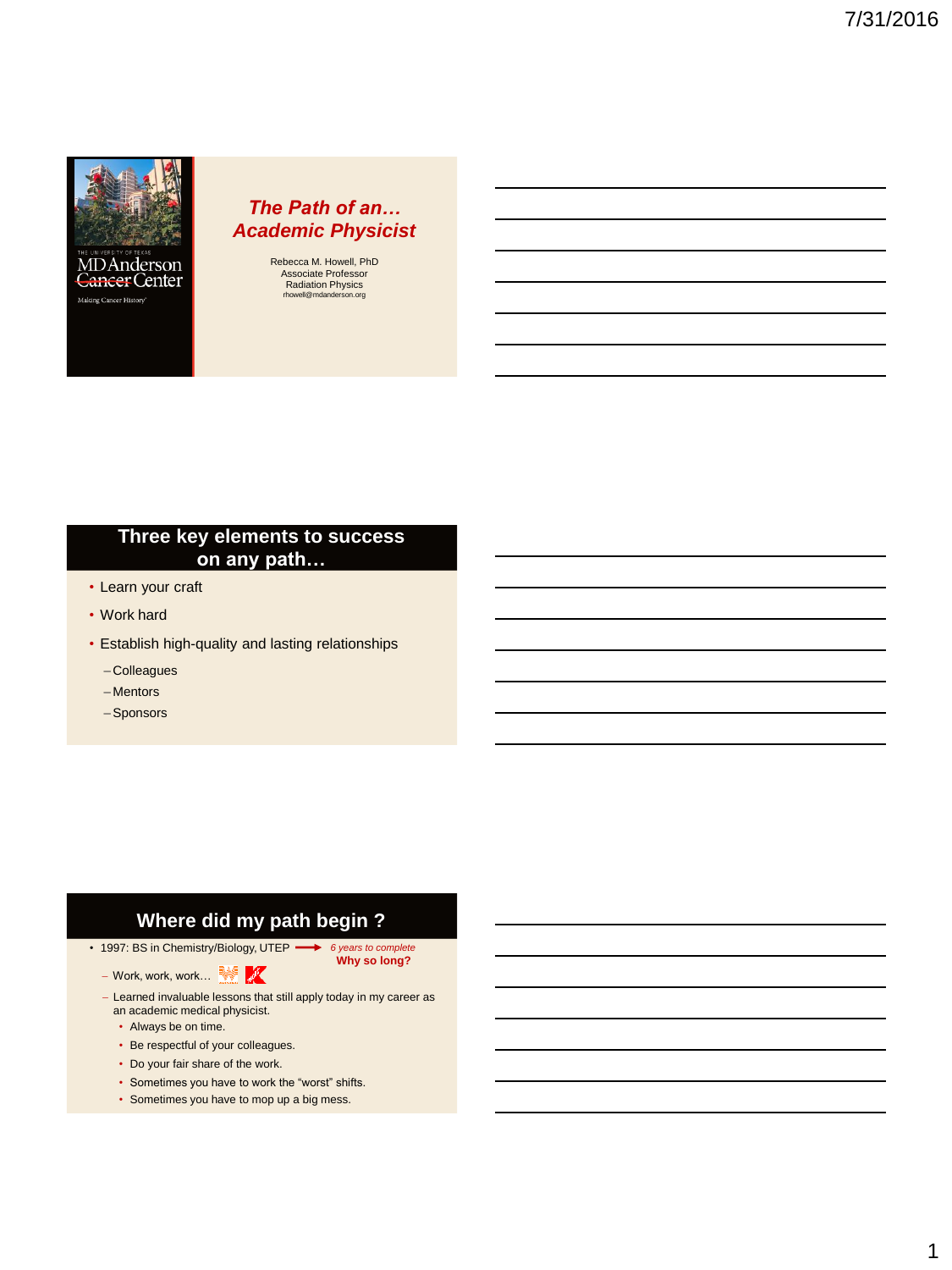| The early days |  |
|----------------|--|
|----------------|--|

1998: Began graduate school in Radiation Biology, UTHSCSA 8. r.

2000: PhD candidacy exams in Radiation Biology and Medical Physics Married<sup>34</sup>

#### 2001: MS in Medical Physics, UTHSCSA Moved to Atlanta, got a job as junior physicist at Emory University

*After a 1-year break from grad school, I reenrolled at UTHSCSA and completed my dissertation research.* 

#### 2005: PhD in Medical Physics, UTHSCSA ABR certification Assistant Professor (clinical track), Emory University

#### **And then… MD Anderson in Houston, Texas**

2007: Assistant Professor (tenure track), MD Anderson

2010: Started a family

2011: Divorce

*Requested/granted 1-year tenure clock delay*

#### 2014: Associate Professor (with tenure)

2016: Director of Late Effects Group and Associate Director of Radiation Dosimetry Services

**Things I've learned along the way……**

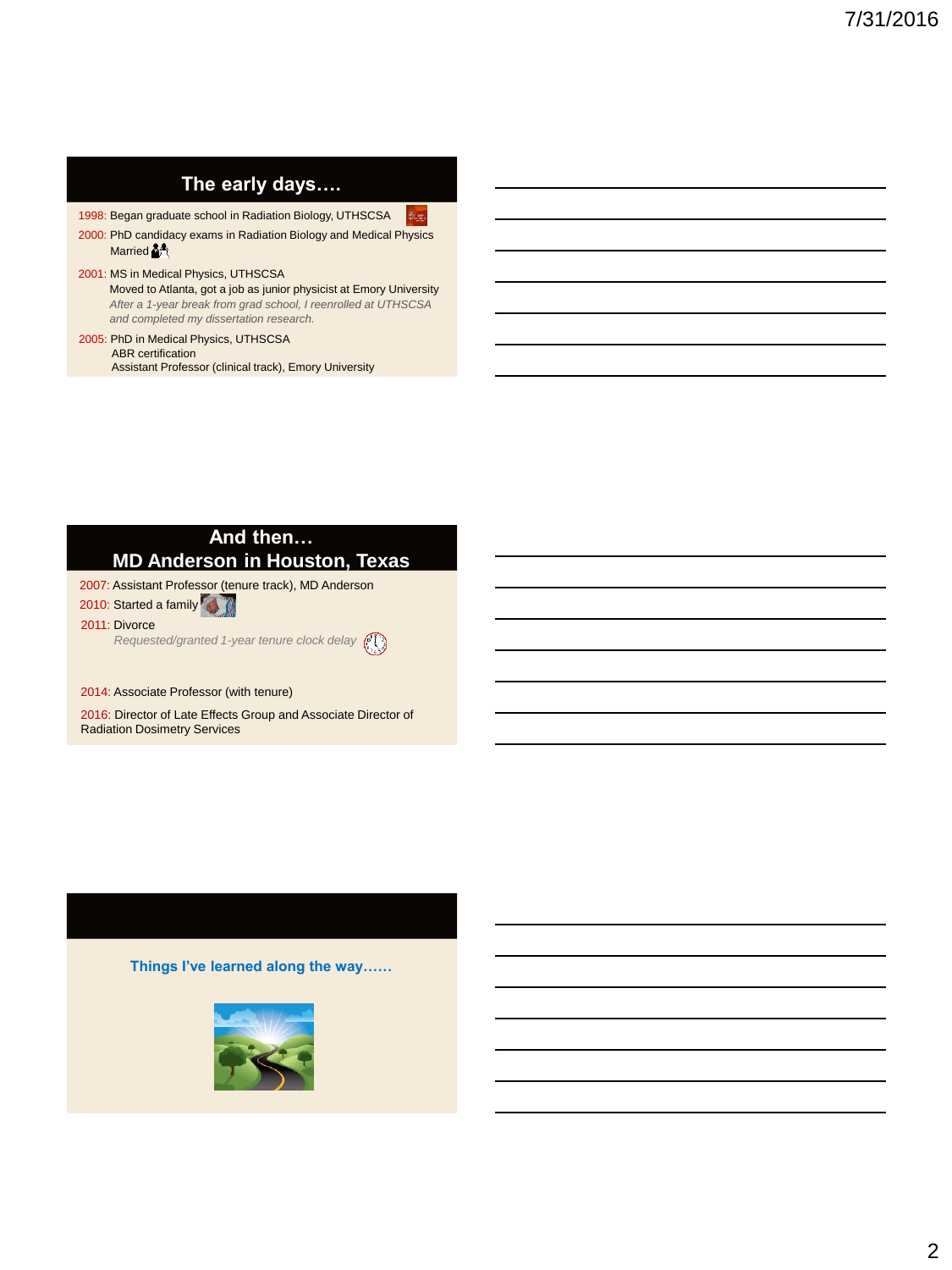#### **Learn your craft**

- Learn to be a good clinical physicist. It is rewarding and makes you a better researcher.
	- ABR certification is important even for academic careers; e.g., a tenure track appointment at MD Anderson is 70% clinical and only 30% research (until you have grants to buy more time).
- Stay focused on your research.
	- A project is not complete until the manuscript is published. Always follow through.
	- Grants, grants, grants, and more grants (lots of applications to get one funded).

**And to do both of these well, you have to work hard (and lots of hours).**

### **Find good mentors and sponsors**

- Early in your career, your mentors tend to be your research advisor and thesis committee members.
- As you progress, it is important to seek out broader mentorship.
	- I have many mentors, each of whom have different areas of expertise and very different perspectives.

## **Listen to the hard feedback**

#### • **Mary Martel (mentor/sponsor):**

*"You can't just keep working on random projects. If you want to make tenure, you have to pick an area in which to focus your efforts and become nationally known for that…"*

*(After initially being taken-back)* I took her advice to heart and focused on out-of-field dose and late effects. Six years later, I made tenure, largely based on research in those areas.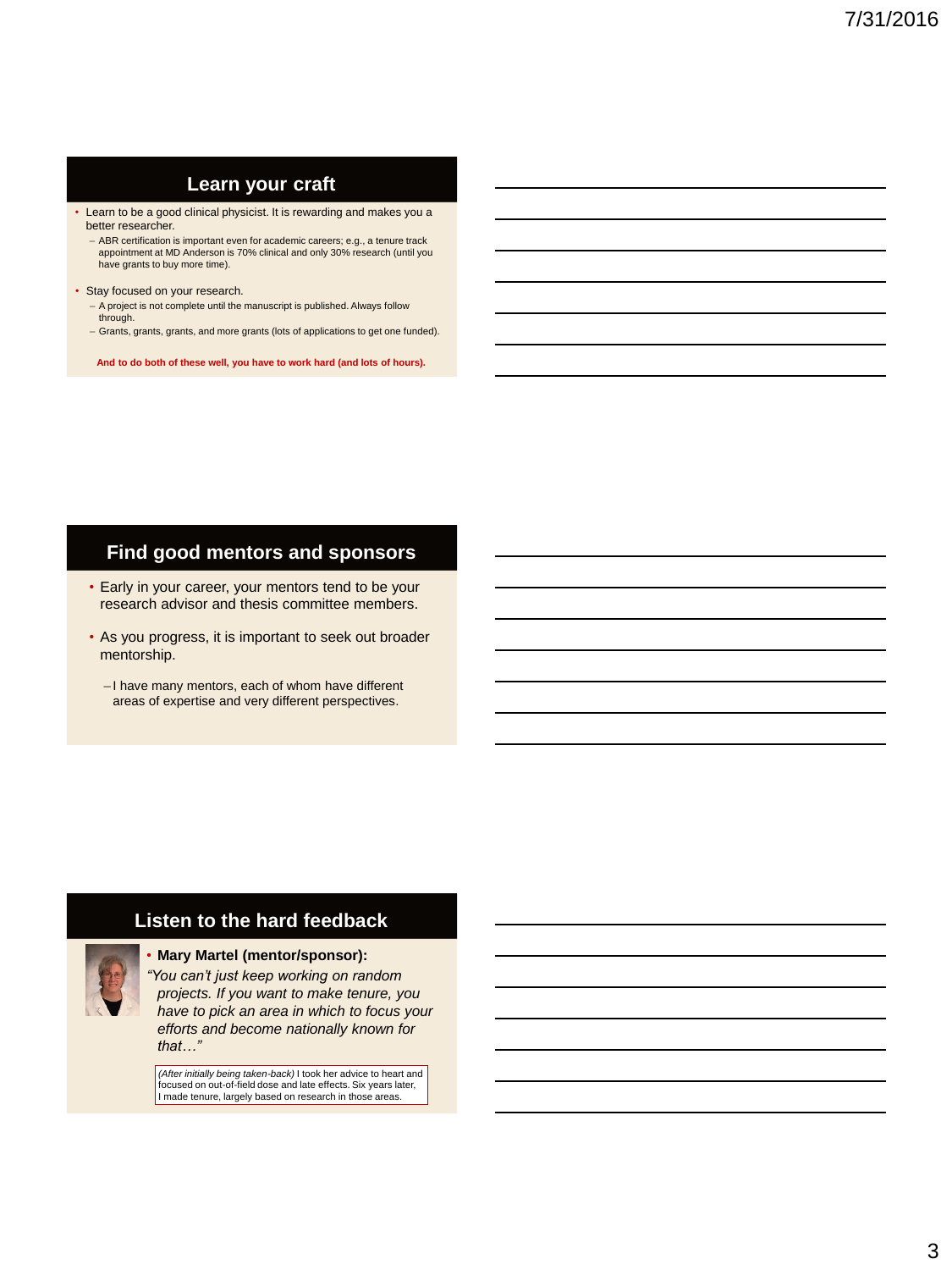## **Establish collaborations**



- Prior to AAPM 2004, I searched the meeting program for "neutrons", and I found a presentation by Stephen Kry on a topic very similar to my own research.
	- I emailed him, and we met at AAPM and began discussing collaborative projects, one of which we began later that year.
	- To date, we have co-authored **20** manuscripts.

#### **Get involved in AAPM**

• **But how? No one just invites a new graduate to join a committee!**

#### **Self-Referral**

- Email committee chairs and ask Ask your mentors to recommend to sit in.
- My experience is they usually say yes.  $\circledcirc$
- And if you show an interest and are willing to work, they will often let you "join". • This is how I got on my favorite committee, CAMPEP GEPRC.

#### **Mentor Referral**

- you for open committee positions.
- And then follow through with direct contact.
- 

## **Establish a network of contacts**

- In 2006, I set my sights on MD Anderson, but there were no open positions, and all of my inquiry emails had been ignored.
- I got creative. I emailed someone I met through committee work (and a former MD Anderson employee) for advice on how to get my foot in the door.
- I ran with his advice…